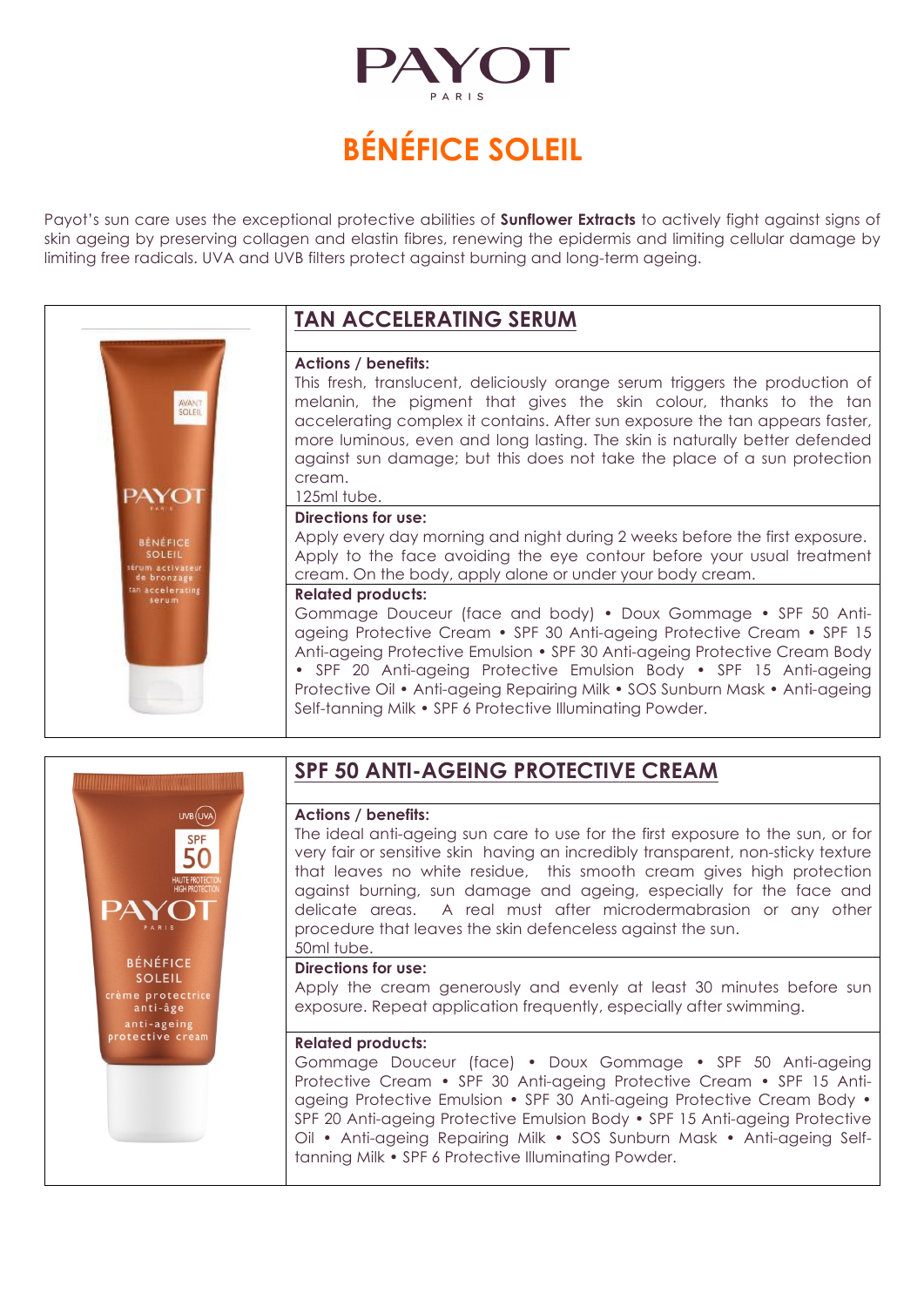



## **SPF 30 ANTI-AGEING PROTECTIVE CREAM**

#### **Actions / benefits:**

The ideal anti-ageing sun care to use for the first exposure to the sun. With a transparent, non-sticky texture this smooth cream gives high protection against burning, sun damage and ageing, especially for the face and for fair skins.

50ml airless tube.

#### **Directions for use:**

Apply the cream generously and evenly at least 30 minutes before sun exposure. Repeat application frequently, especially after swimming.

#### **Related products:**

Gommage Douceur (face) • Doux Gommage • SPF 50 Anti-ageing Protective Cream • SPF 30 Anti-ageing Protective Cream • SPF 15 Antiageing Protective Emulsion • SPF 30 Anti-ageing Protective Cream Body • SPF 20 Anti-ageing Protective Emulsion Body • SPF 15 Anti-ageing Protective Oil • Anti-ageing Repairing Milk • SOS Sunburn Mask • Anti-ageing Selftanning Milk • SPF 6 Protective Illuminating Powder.

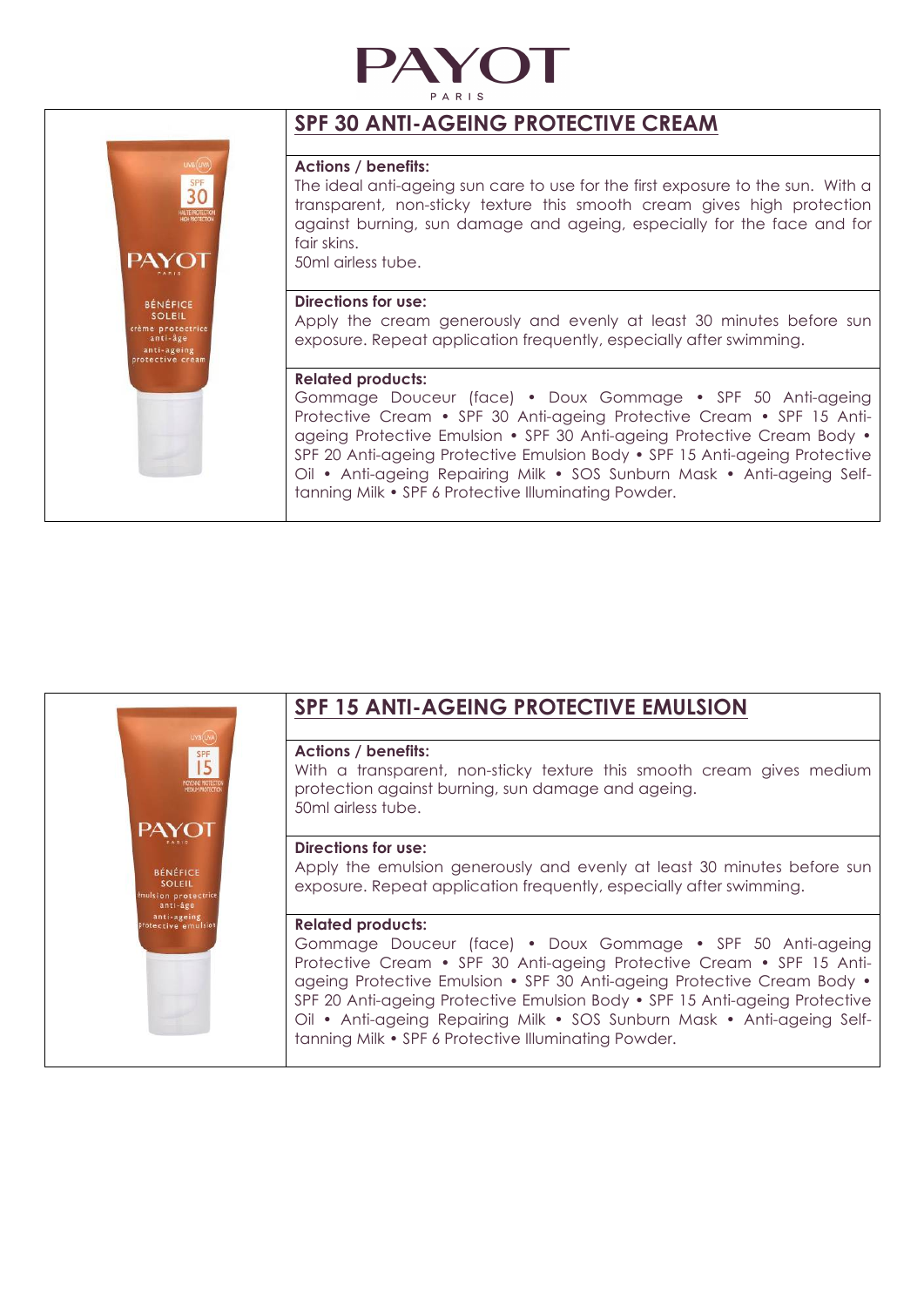



## **SPF 30 ANTI-AGEING PROTECTIVE CREAM BODY**

#### **Actions / benefits:**

With a transparent, non-sticky texture this smooth cream gives medium protection against burning, sun damage and ageing. 150ml tube.

#### **Directions for use:**

Apply the emulsion generously and evenly at least 30 minutes before sun exposure. Repeat application frequently, especially after swimming.

#### **Related products:**

Gommage Douceur (body) • SPF 50 Anti-ageing Protective Cream • SPF 30 Anti-ageing Protective Cream • SPF 15 Anti-ageing Protective Emulsion • SPF 30 Anti-ageing Protective Cream Body • SPF 20 Anti-ageing Protective Emulsion Body • SPF 15 Anti-ageing Protective Oil • Anti-ageing Repairing Milk • SOS Sunburn Mask • Anti-ageing Self-tanning Milk • SPF 6 Protective Illuminating Powder.

# 20 **PAYOT** BÉNÉFICE **SOLEIL** lait protecteu<br>anti-âge anti-ageing<br>rotective milk

## **SPF 20 ANTI-AGEING PROTECTIVE EMULSION BODY**

#### **Actions / benefits:**

With a transparent, non-sticky texture this smooth cream gives medium protection against burning, sun damage and ageing. 150ml tube.

#### **Directions for use:**

Apply the emulsion generously and evenly at least 30 minutes before sun exposure. Repeat application frequently, especially after swimming.

Gommage Douceur (body) • SPF 50 Anti-ageing Protective Cream • SPF 30 Anti-ageing Protective Cream • SPF 15 Anti-ageing Protective Emulsion • SPF 30 Anti-ageing Protective Cream Body • SPF 20 Anti-ageing Protective Emulsion Body • Anti-ageing Repairing Milk • SOS Sunburn Mask • Antiageing Self-tanning Milk • SPF 6 Protective Illuminating Powder.

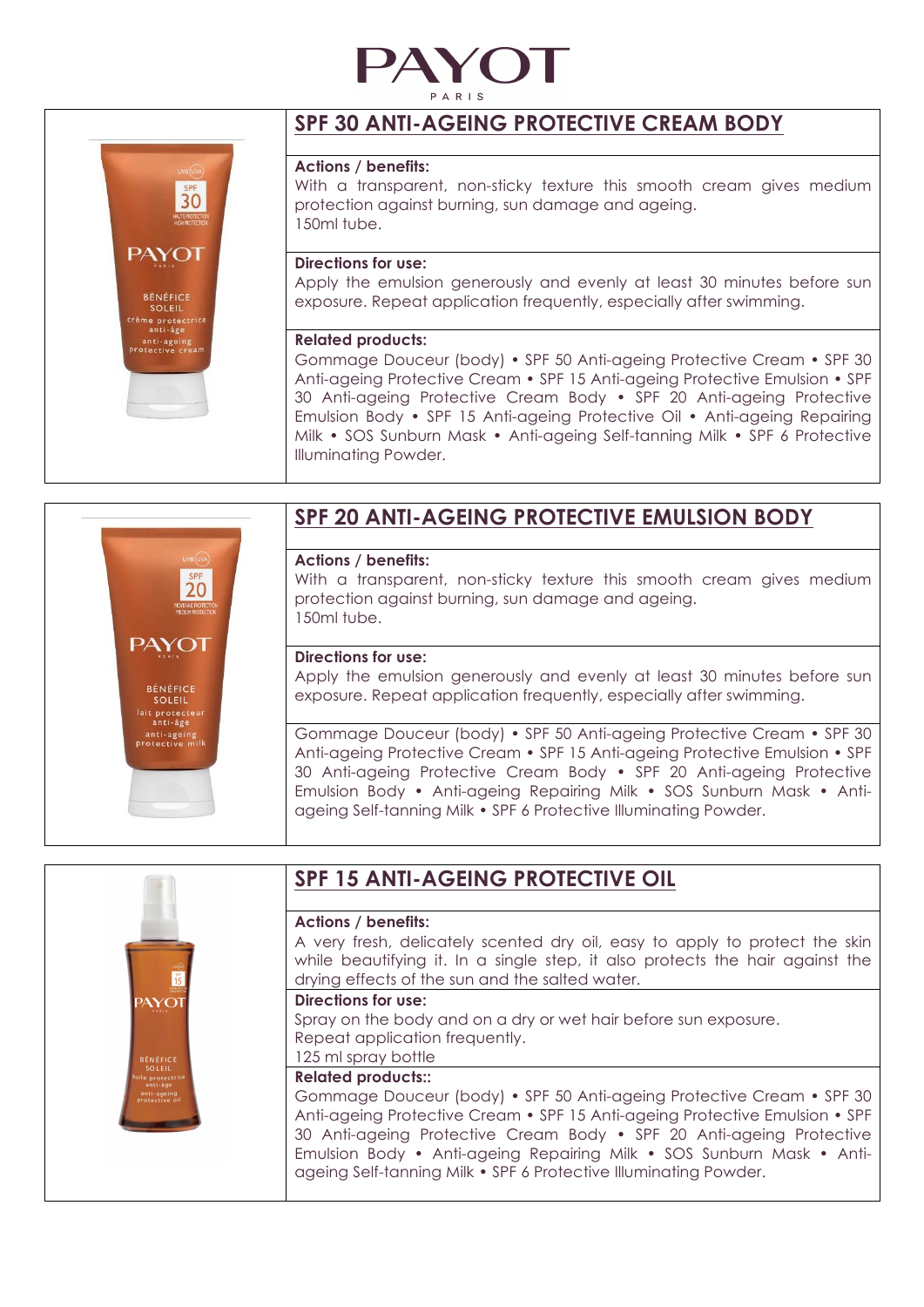